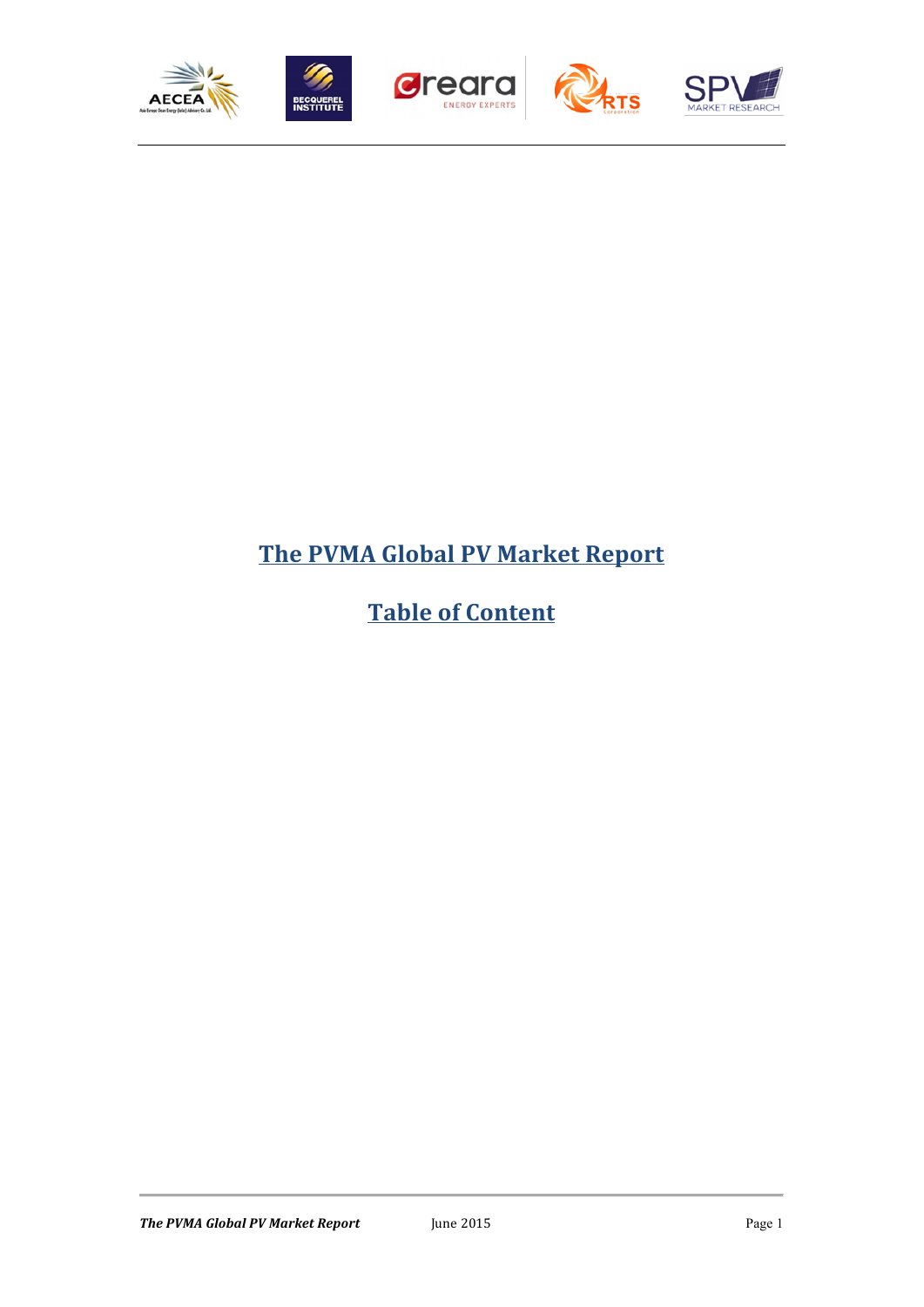

- **1. Presentation of PVMA**
- **2.** Introduction A qualitative & quantitative 2015-2020 PV Market Report
- **3. Definitions & methodology**

## **4.** A global PV market perspective

- 4.1. **2010-2014** in a nutshell: "what happened to the PV market"?
- **4.2. Market drivers: keys to understand market development** 
	- **4.2.1. PV Competitiveness: where do we stand?**
	- **4.2.2. Policy Trends including net-metering and tenders**

## **5. Regional Perspectives**

#### **5.1. Asia Pacific**

**5.1.1. Regional Analysis**

#### **5.1.2. Country Analysis**

- *5.1.2.1. Indonesia*
- *5.1.2.2. Japan*
- *5.1.2.3. Korea*
- *5.1.2.4. Malaysia*
- *5.1.2.5. Mongolia*
- *5.1.2.6. Pakistan*
- *5.1.2.7. Philippines*
- *5.1.2.8. Singapore*
- *5.1.2.9. Taiwan*
- *5.1.2.10. Thailand*
- *5.1.2.11. Other Asia-Pacific Countries*
- **5.1.3. China**
- **5.1.4. India**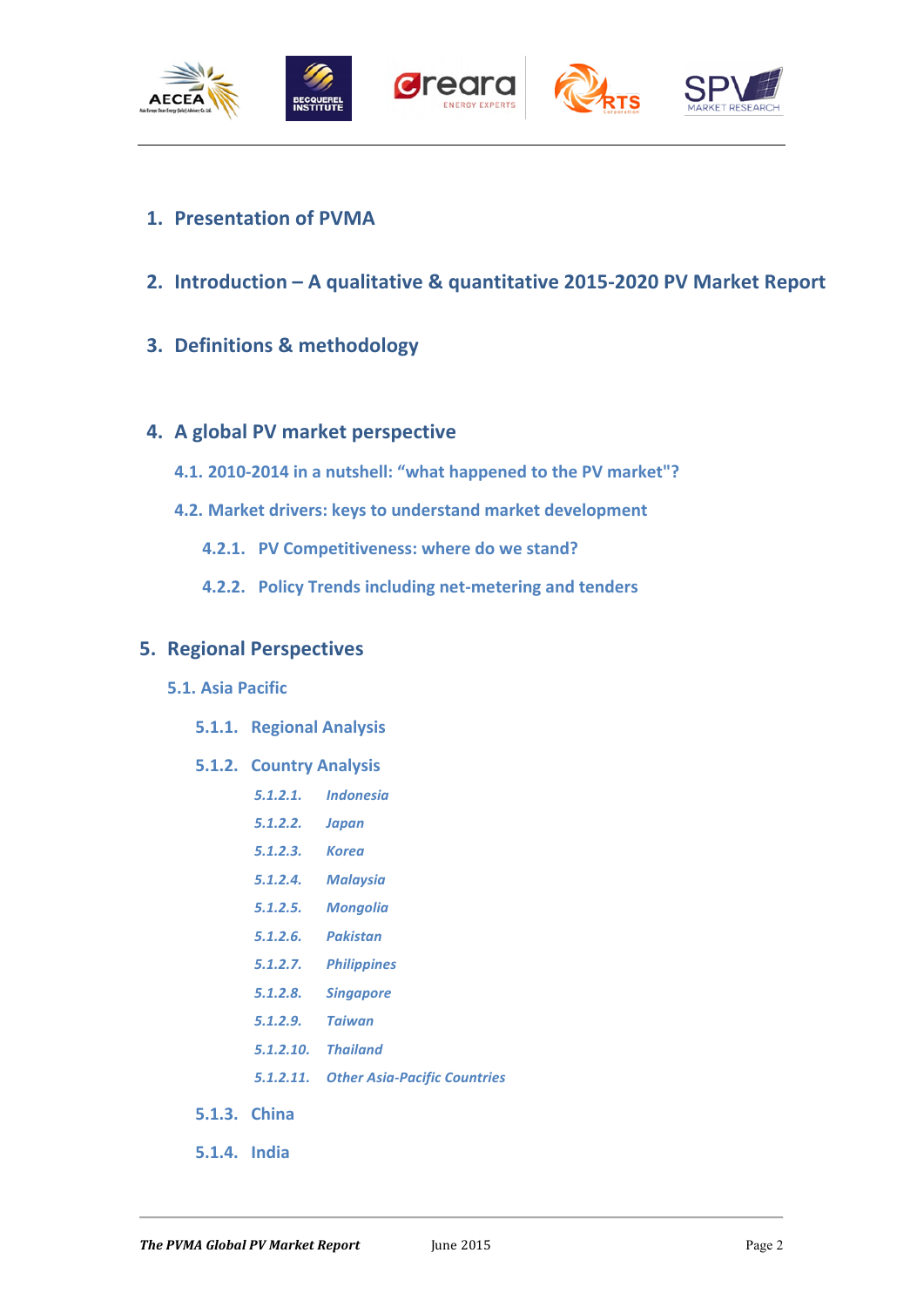









#### **5.2. Europe**

**5.2.1. Regional Analysis**

#### **5.2.2. Country Analysis**

- *5.2.2.1. France*
- *5.2.2.2. Germany*
- *5.2.2.3. Italy*
- *5.2.2.4. Netherlands*
- *5.2.2.5. Poland*
- *5.2.2.6. Romania*
- *5.2.2.7. Spain*
- *5.2.2.8. Switzerland*
- *5.2.2.9. Turkey*
- *5.2.2.10. United Kingdom*
- *5.2.2.11. Other European Countries*

#### **5.3. North America**

- **5.3.1. Canada**
- **5.3.2. USA**

#### **5.4. Latin America**

- **5.4.1. Regional Analysis**
- **5.4.2. Country Analysis**
	- *5.4.2.1. Argentina*
		- *5.4.2.2. Brazil*
		- *5.4.2.3. Chile*
		- *5.4.2.4. Costa Rica*
		- *5.4.2.5. Honduras*
		- *5.4.2.6. Mexico*
		- *5.4.2.7. Peru*
		- *5.4.2.8. Uruguay*
		- *5.4.2.9. Other Latin American Countries*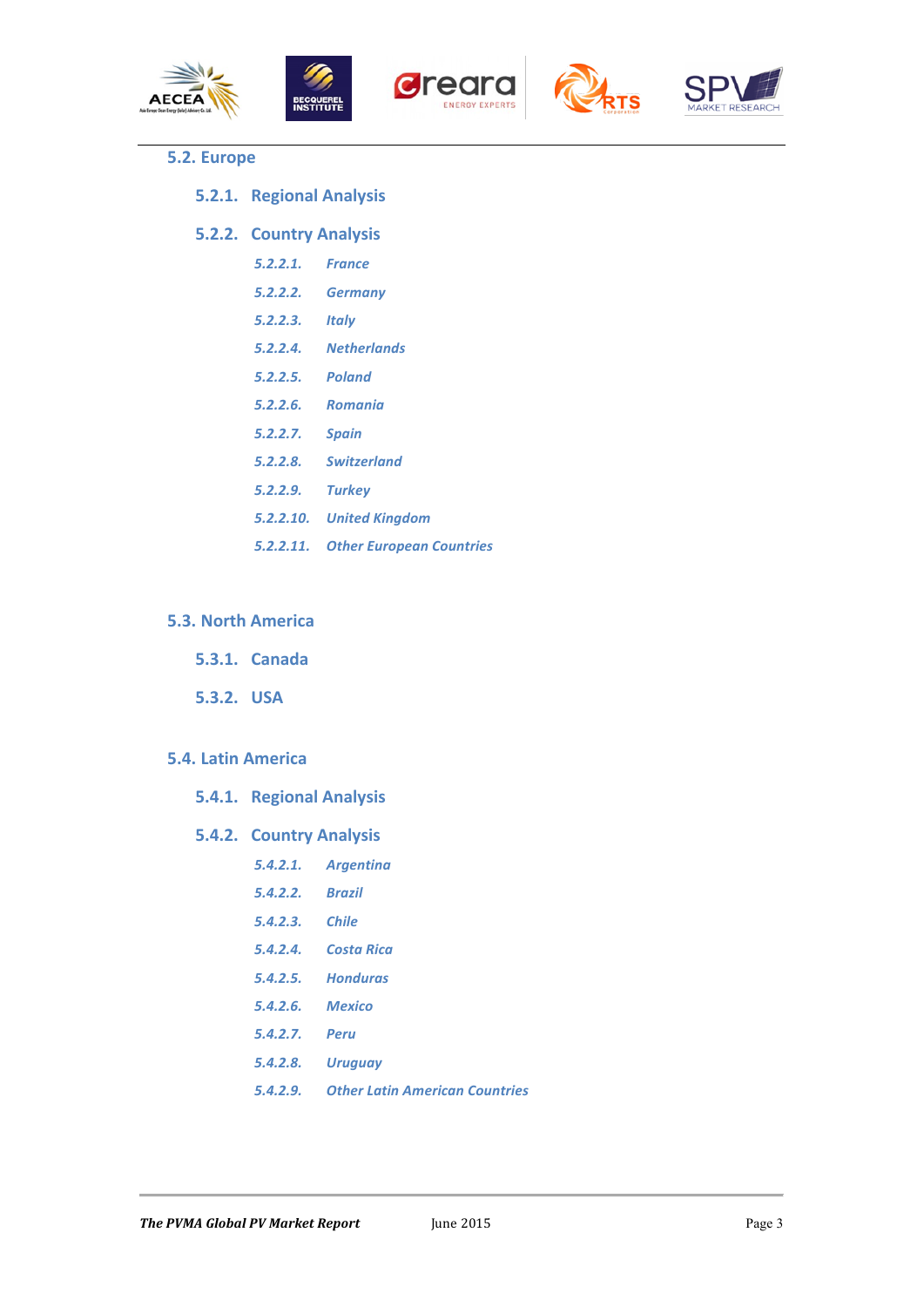









#### **5.5. Middle East**

**5.5.1. Regional Analysis**

#### **5.5.2. Country Analysis**

- *5.5.2.1. Israel*
- *5.5.2.2. Jordan*
- *5.5.2.3. Saudi Arabia*
- *5.5.2.4. UAE*
- *5.5.2.5. Other Middle East Countries*

#### **5.6. Africa**

**5.6.1. Regional Analysis**

#### **5.6.2. Country Analysis**

- *5.6.2.1. Algeria*
- *5.6.2.2. Egypt*
- *5.6.2.3. Morocco*
- *5.6.2.4. Nigeria*
- *5.6.2.5. South Africa*
- *5.6.2.6. Other African countries*

## **6. Emerging Markets**

- **6.1.1. 2015-2016**
- **6.1.2.** PV potential in the World

### **7. Conclusions**

- **7.1. Competitiveness**
- **7.2. Grid integration**
- **7.3. Market integration**
- **7.4. Quality**
- **7.5. Financing**
- **7.6. Political Stability**
- **7.7. BIPV**